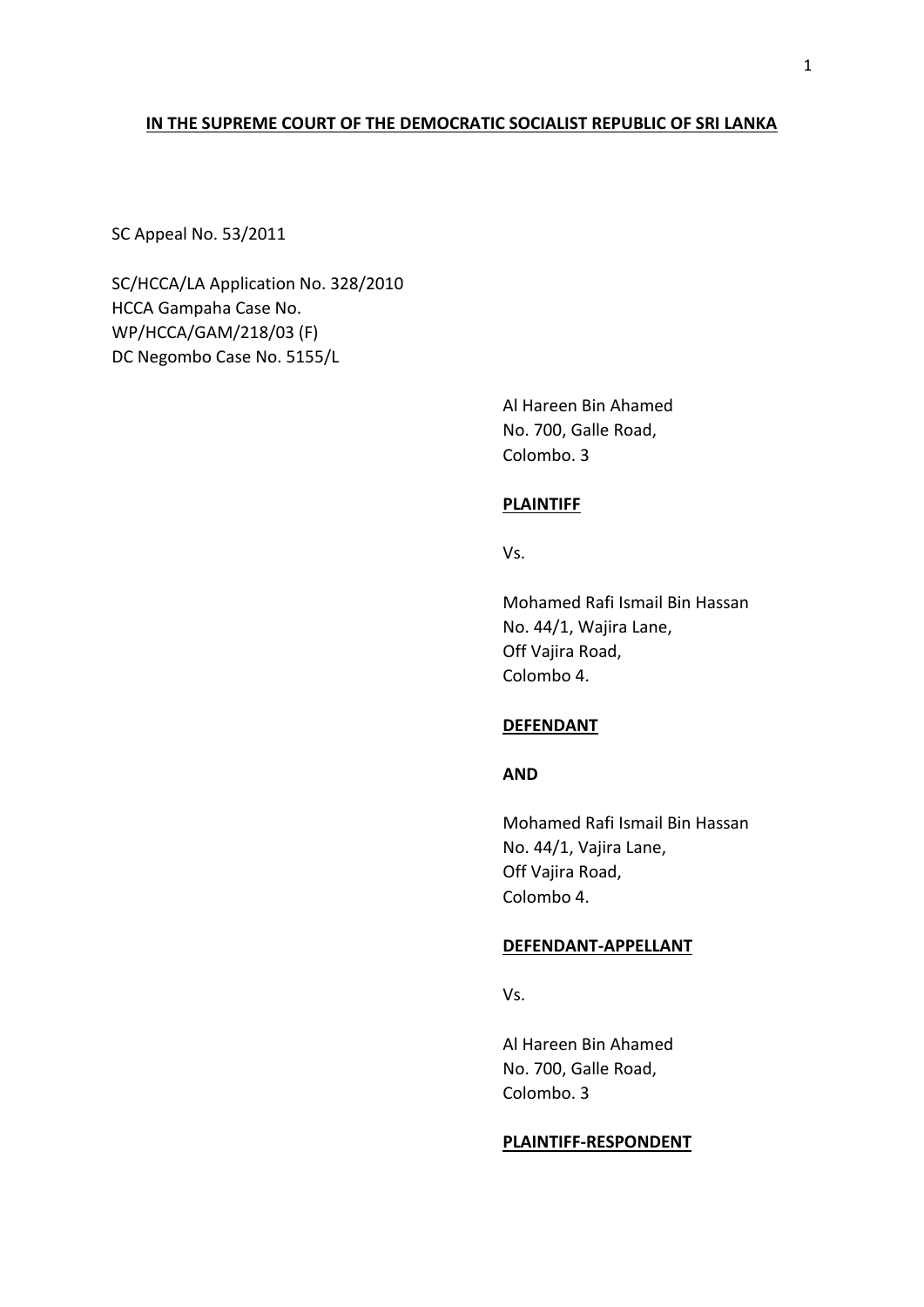#### **AND NOW AND BETWEEN**

Al Hareen Bin Ahamed No. 700, Galle Road, Colombo. 3

#### **PLAINTIFF-RESPONDENT-PETITIONER**

Vs.

Mohamed Rafi Ismail Bin Hassan No. 44/1, Wajira Lane, Off Vajira Road, Colombo 4.

#### **DEFENDANT-APPELLANT-RESPONDENT**

**BEFORE:** B. P. Aluwihare P.C., J. Priyantha Jayawardena P.C., J & Anil Gooneratne J.

**COUNSEL:** M.U.M. Ali Sabry P.C. with Shamith Fernando for the Plaintiff-Respondent-Appellant

Dr. S.F.A. Cooray for the Defendant-Appellant-Respondent

**ARGUED ON:** 06.11.2017

### **WRITTEN SUBMISSIONS FILED ON:**

20.06.2011 (By the Plaintiff-Respondent-Appellant) 30.08.2011 (By the Defendant-Appellant-Respondent

**DECIDED ON:** 29.11.2017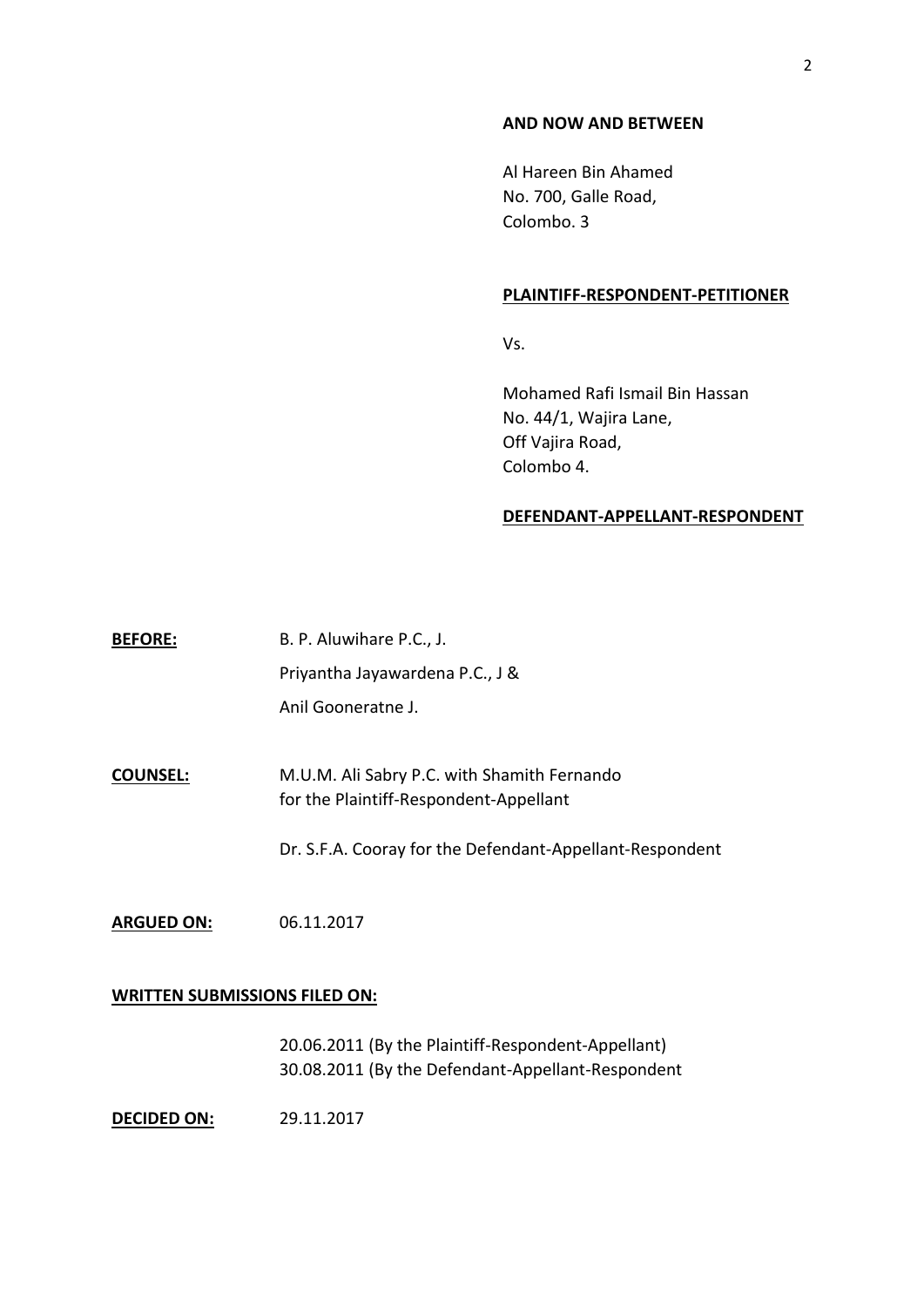#### **GOONERATNE J.**

This is an action rei vindicatio. Plaintiff-Respondent-Appellant by his plaint dated 18.12.1995 prays for a declaration that the Plaintiff is the owner of lot 10 in plan No. 14/1959 and damages as prayed for in the plaint i.e until the Plaintiff-Respondent-Appellant is placed in possession of the said lot 10. The above plan was prepared by Surveyor Cross Dabarera in January 1959. Defendant-Appellant-Respondent prayed for a dismissal of the action. The action was filed in the District Court of Negombo. Parties proceeded to trial on 17 issues. It was admitted that estate called 'Sabadeeya' estate was owned by Ibrahim Bin Ahamed. The extent of the estate was 210 acres, 3 roods and 23 perches. It was also admitted that the said I. Bin Ahamed on or about 31.03.1931 sold the entire estate to Mohamed Ismail Bin Ibrahim by deed No. 1223.

Thereafter the said M.I. Bin Ibrahim gifted the said land to his 4 children including the Plaintiff's mother namely Sithy Rahima Binthi Mohamed Ismail. The co-owners being the above 4 children, according to the plaint amicably partitioned the said land and became entitled to a divided and defined portion of land in extent of 53 acres, 2 roods. The above Sithy Rahima Binthi Mohamed Ismail by deed of gift bearing No. 9431 of 29.09.1994 gifted 5 acres which is depicted as lot 10 in plan No. 14 of 17.01.1959 out of an extent of 52 acres and 2 roods to her son the Plaintiff in this action.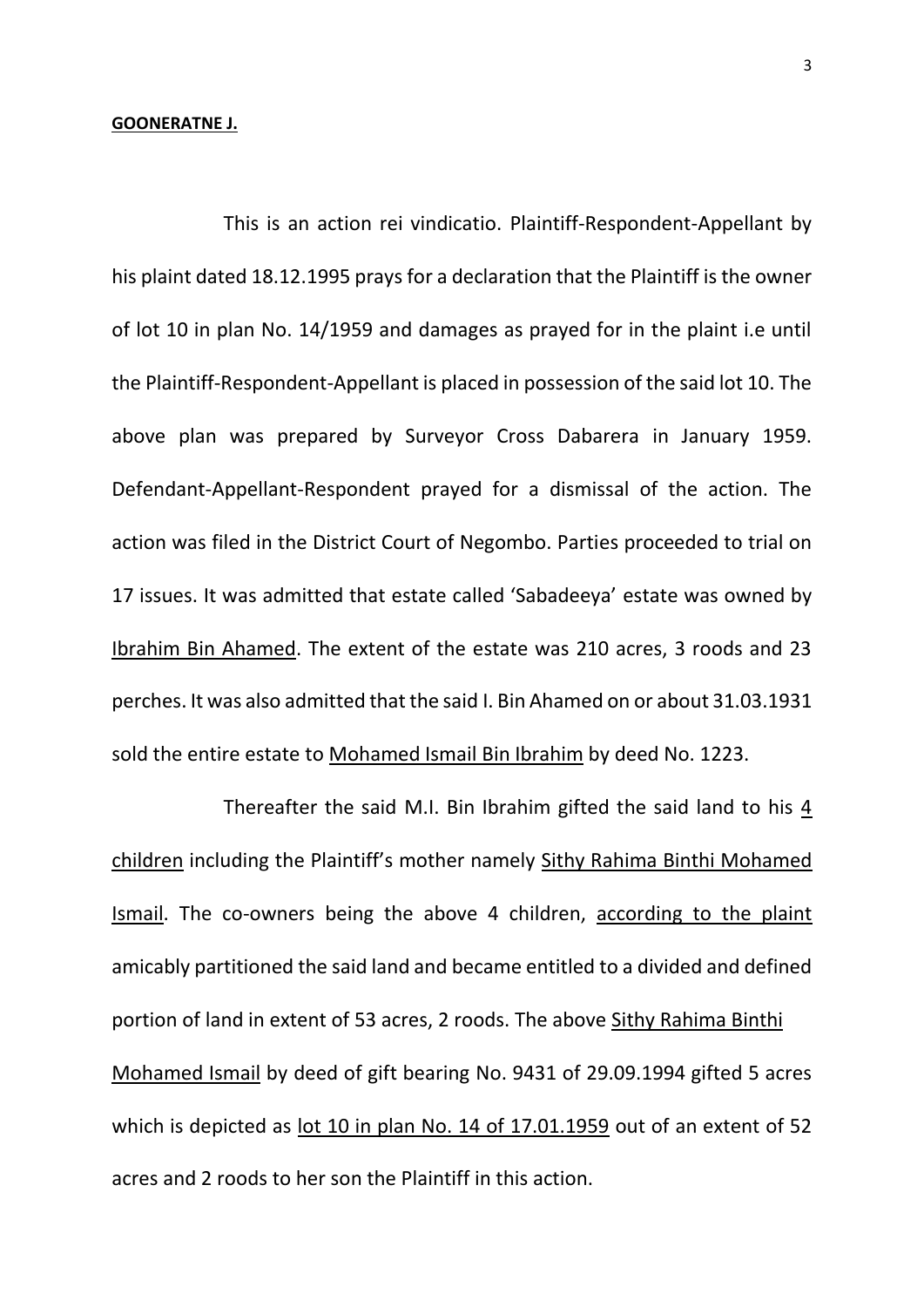The said lot 10 is the subject matter of this suit. (described in schedule 'B' of plaint). Plaintiff's case is that his uncle Hassan Bin Ismail (brother of Plaintiff's mother) was in occupation of the said land gifted to him by his mother by deed No. 9431 with the permission, leave and licence of his mother to look after that portion of land. However the uncle Hassan Bin Ismail died on July 1993. Thereafter the Defendant the son of H. Bin Ismail continued to remain in occupation, on the same terms and conditions. Plaintiff's mother requested the Plaintiff to take over the said lot of land and she also terminated the leave and licence. Plaintiff called upon the Defendant to hand over possession but the Defendant failed to do so. As a result this action was filed.

The Defendant takes up the position that this is a case of prescription, among co-owners. Defendant's father was also a co-owner owning an undivided 1/4th share. It is also averred that lot 10 never existed as a separate land on the ground. Answer disclosed several deeds which had been executed after 1959 by co-owner of the larger land, disregarding plan 14/1959. Defendant also state that lot 10 was never possessed by Plaintiff or his predecessors in title. Lot 10 never existed as a separate block. Lot 10 was always possessed by Defendant and his predecessors in title. Lot 10 is part of the said divided portion possessed by the Defendant in lieu of his undivided shares. It is also stressed by the Defendant that plan P1 of Cross Dabarera was never signed by the co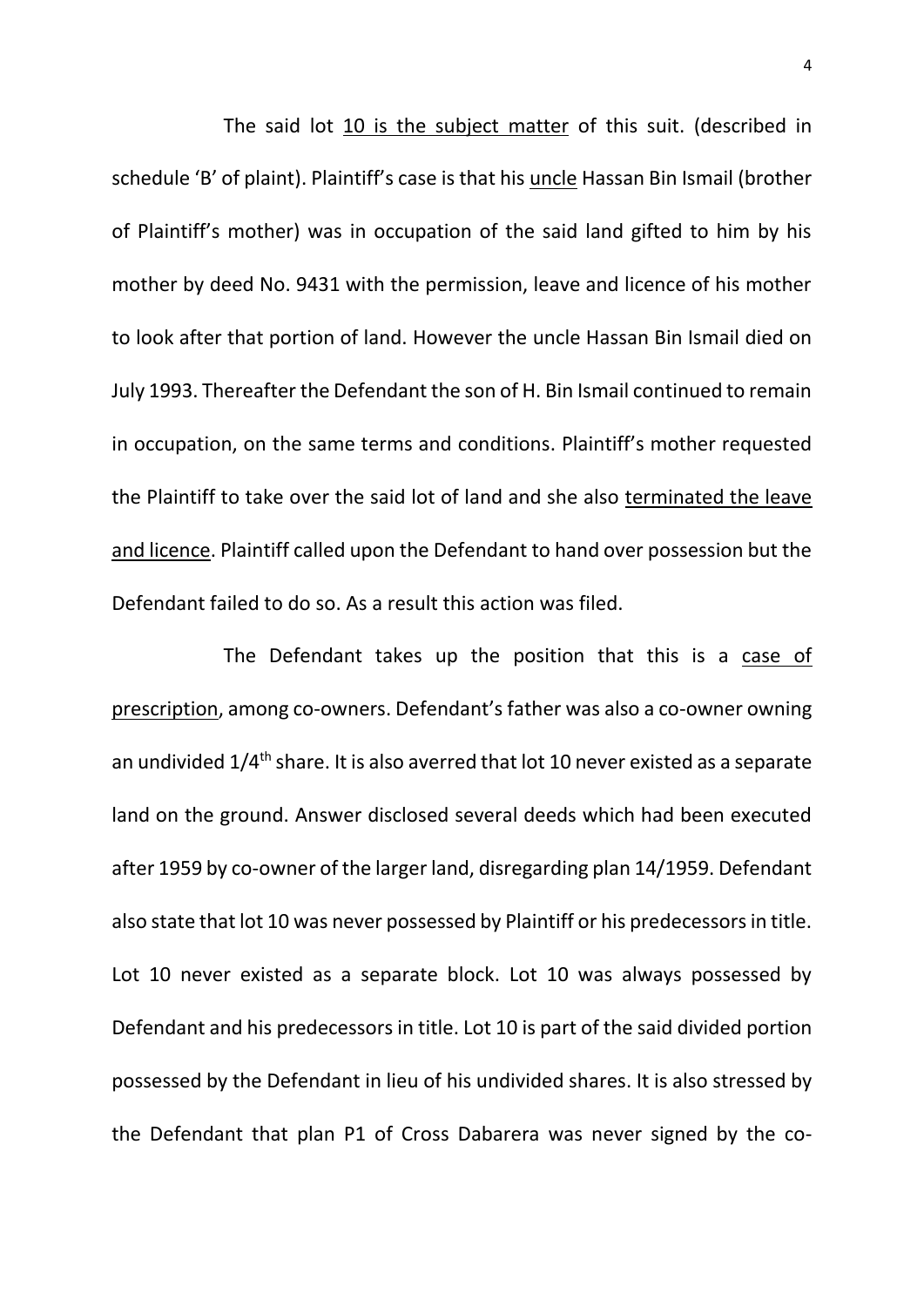owners. No cross deeds executed in terms of the said plan P1 to end coownership. No evidence of boundary fences or boundary walls. As such it is argued on behalf of the Defendants that a commission was not taken by Defendants to show the boundaries or separate lots. P1 was never superimposed on a plan.

The learned District Judge held with the Plaintiff and entered Judgment in favour of the Plaintiff. However the High Court set aside the Judgment of the District Judge and dismissed the plaint. The Supreme Court on 05.05.2011 granted Leave to Appeal on questions set out in paragraph 16(a), (c) & (n). It reads thus:

- (a) The said order is contrary to law, pleadings and evidence placed before their Lordships the Judges of the Provincial High Court for adjudication.
- (c )Their Lordships the Judges of the Provincial High Court have failed to appreciate the fact that the subject matter had been divided and defined by virtue of the plan marked "Bz1" as far back as in 1959 and Deed of Gift bearing No. 9431 marked "B 10" had been executed based on the said plan and the Respondent has never disputed the said plan and or Deed of Gift.
- (n) Their Lordships the Judges of the High Court have erred in law in interpreting and applying the provisions of Prescription Ordinance to the present case in that failed to appreciate that fact that all the parties to the amicable partition plan marked and produced as " $ex$  1" had been possessing their portion exclusively since 1959.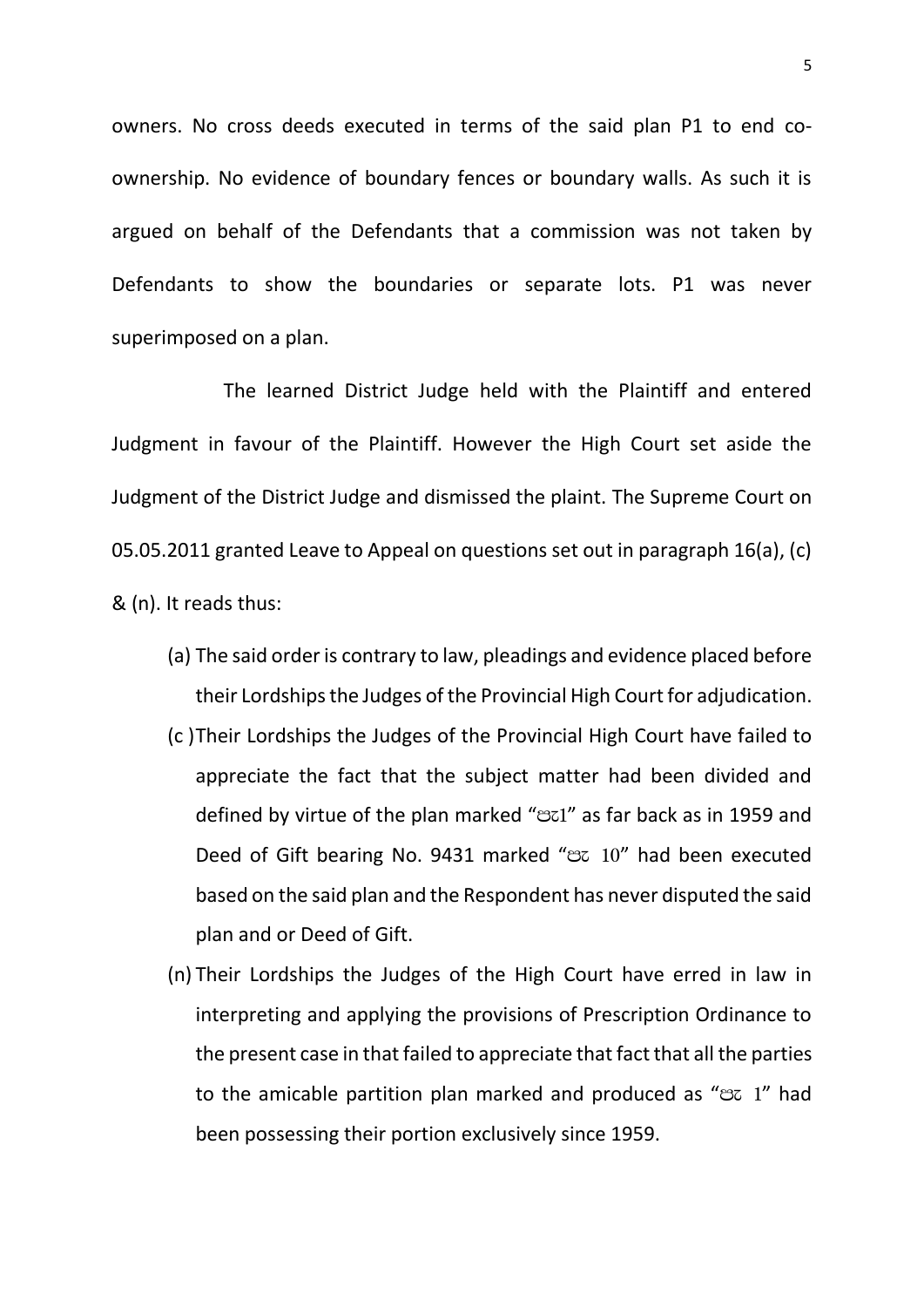The learned High Court Judges have not given their mind to the question of leave and licence granted to the Defendant and his father. Instead based on Defendant's submissions the High Court examined title to lot 10 of plan P1 and thought it fit to conclude on the provisions contained in Section 3 of the Prescription Ordinance, and to the question of their being no signatures on the plan P1 of the co-owners and the absence of a partition deed. Prior to all this there is a vital point to be considered i.e the question of leave and licence of the Defendant and his father. Plaintiff closed his case by leading in evidence documents marked P1 to P28, without any objection. I would emphasise the fact that letter P21, P22 and P23 were marked and produced in court and there was no objection to same and as such it is evidence in court for all purposes.

Letter P21 dated 2.11.1995 sent by an Attorney at Law on behalf of Plaintiff to Defendant refer to the fact that lot 10 in plan P1 was made by Mr. Croos Dabarera which lot was gifted to Plaintiff by his mother. This letter specifically state that the leave and licence granted to Defendant's father was terminated. In that letter it is stated that the mother requested the son (Plaintiff) to take over possession of lot 10. Letter P22 is from Plaintiff to Defendant which is self-explanatory. There again it is stated that Defendant's father was given this lot 10 to look after the said lot 10 with the permission of the mother of Plaintiff. P22 is a request to hand over possession. P23 is a police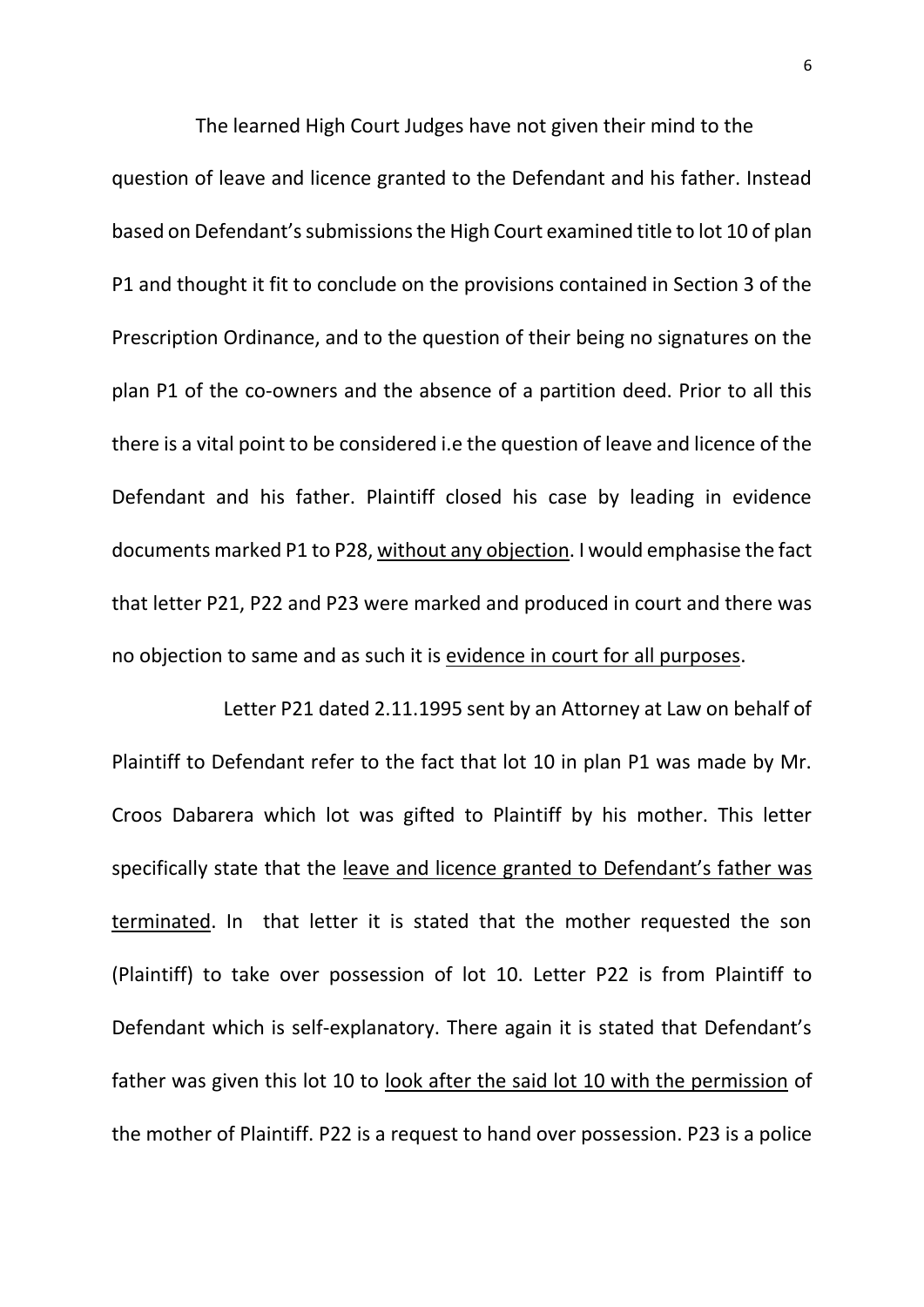complaint against the Defendant by the Plaintiff stating that the Defendant is in unauthorised occupation. This court is more than satisfied that the leave and licence given to Defendant's father and the Defendant had been terminated for all purposes of this case.

In plan P1 land was divided into 10 lots. Lot 10 is the subject matter of this dispute more fully described in schedule '@2' of the plaint. The Surveyor Cross Dabarera was called by the Plaintiff to given evidence. He prepared P1 and P2. In cross-examination of Surveyor several positions were put to the Surveyor but the Surveyor testified that he went to the land in dispute on several occasions and saw the boundaries of the several lots on the ground. Evidence led at the trial reveal that the co-owners were gifted the land described in P1 may be undivided at the time the gift was made to them by their father but from 1959 onwards the co-owners amicably possessed as divided lots the land as described in P1. Hasan the father of the Defendant possessed the lot allotted to him as a divided portion of land and as a divided portion of the land he alienated his plot of land by deeds external, external, external metallomagnetic means are all annexed to the court record. It reveal that the donor (Hassan) gifted all divided portions of the land to the several donees. As such I agree that divided separated portions were alienated by way of gift, by the said Hussan and also the Plaintiff's party. As the learned District Judge observes in his Judgment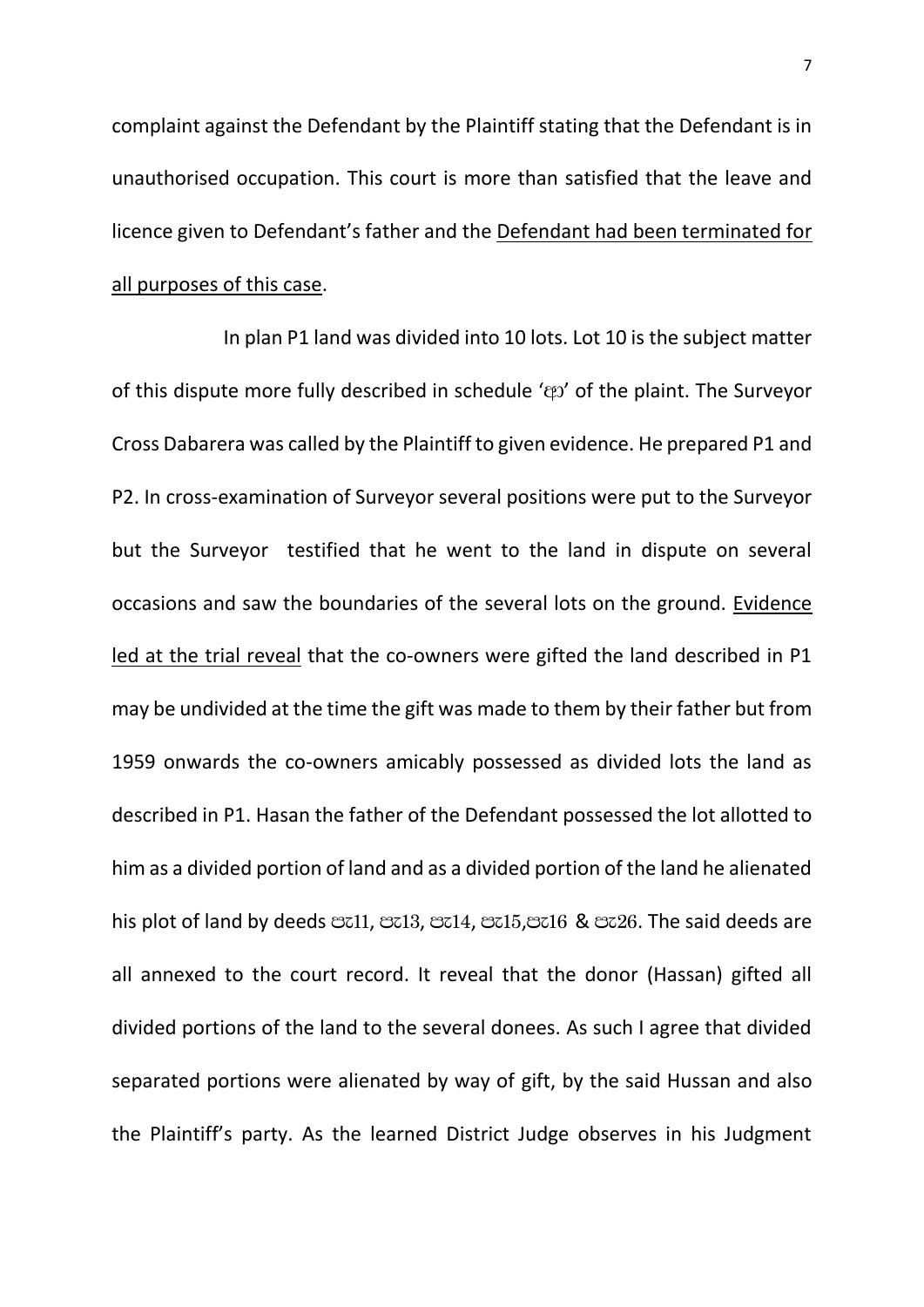Hassan or his son the Defendant is estopped in law and cannot get out of that position by their own conduct.

I observe that the co-owners in relation to deeds  $\mathfrak{B}$ z11,  $\mathfrak{B}$ z13,  $\mathfrak{B}$ z14 &, me15 possessed the lots in question as separate lots of land. It is also relevant to note that the Defendant had admitted this position, and deeds  $\mathfrak{S}z25$   $\mathfrak{S}z26$ ,  $\mathfrak{S}z$ 27 &, ez28 in cross-examination. As such the said co-owners dividedly and separately possessed there plots of land.

In the learned District Judge's Judgment he has dealt with so many primary facts. This court does not wish to interfere with same. Learned District Judge is entitled to form his own opinion on very many primary facts. Question of fact are such questions the Supreme Court or an Appellate Court would not unnecessarily overrule decisions of the lower court 1993(1) SLR 119; 20 NLR 332; 20 NLR 282; 1955 1 AER 583-4; 1955 1 AER 326.

The Defendant's father possessed lot 10 of plan P1 only as a licence. I have already dealt with this position. As such the Defendant cannot take up the position that he acquired prescriptive title to the land (lot 10) in question. Defendant argue that there was no partition among the co-owners. If that be so Defendant cannot take up the position that he had acquired prescriptive title against co-owners over an undivided land. This seems to be that the Defendant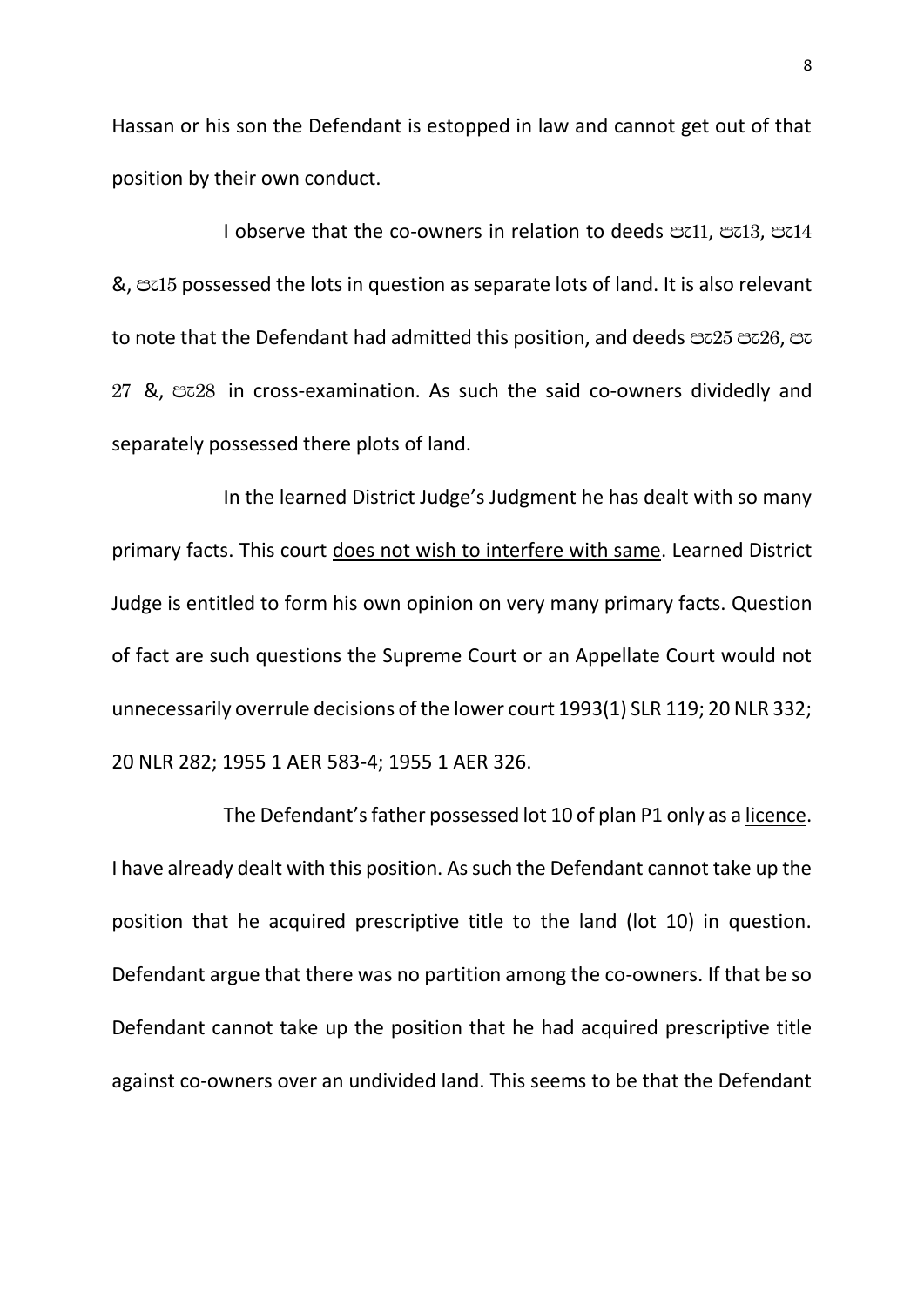is seeking to approbate and reprobate. Nor did the Defendant establish exclusive adverse possession, as regards his own rights.

I am unable to agree with the views expressed by the High Court by referring to several authorities that the co-owners have not signed the partition plan. If the parties concerned (co-owners) signed the partition plan it would have been very easy for all parties, but in the absence of such signatures, I cannot conclude the way the High Court Judges dealt with the case when there was sufficient oral and documentary evidence of the Plaintiff's party of amicable divisions of the land in dispute and separate and independent possession of same from the year 1959. The subsequent conduct of the co-owners and subsequent transfers of certain divided portion, out of the allocated share of land by the predecessors of parties and especially by Defendant's father by executing deeds  $\infty11$ ,  $\infty13$ ,  $\infty14$ ,  $\infty15$ ,  $\infty16$  &  $\infty26$  establish clearly of separate divided lots by the parties concerned. The Judgments cited by the learned High Court Judge have been applied to this case on an incorrect perspective. No doubt the Judgments cited is a guide to be only considered by a court of law. When there is full proof evidence with cogent reasons one has to consider the evidence led before the original court, which could be termed as the best evidence in the context and circumstances of the case in hand.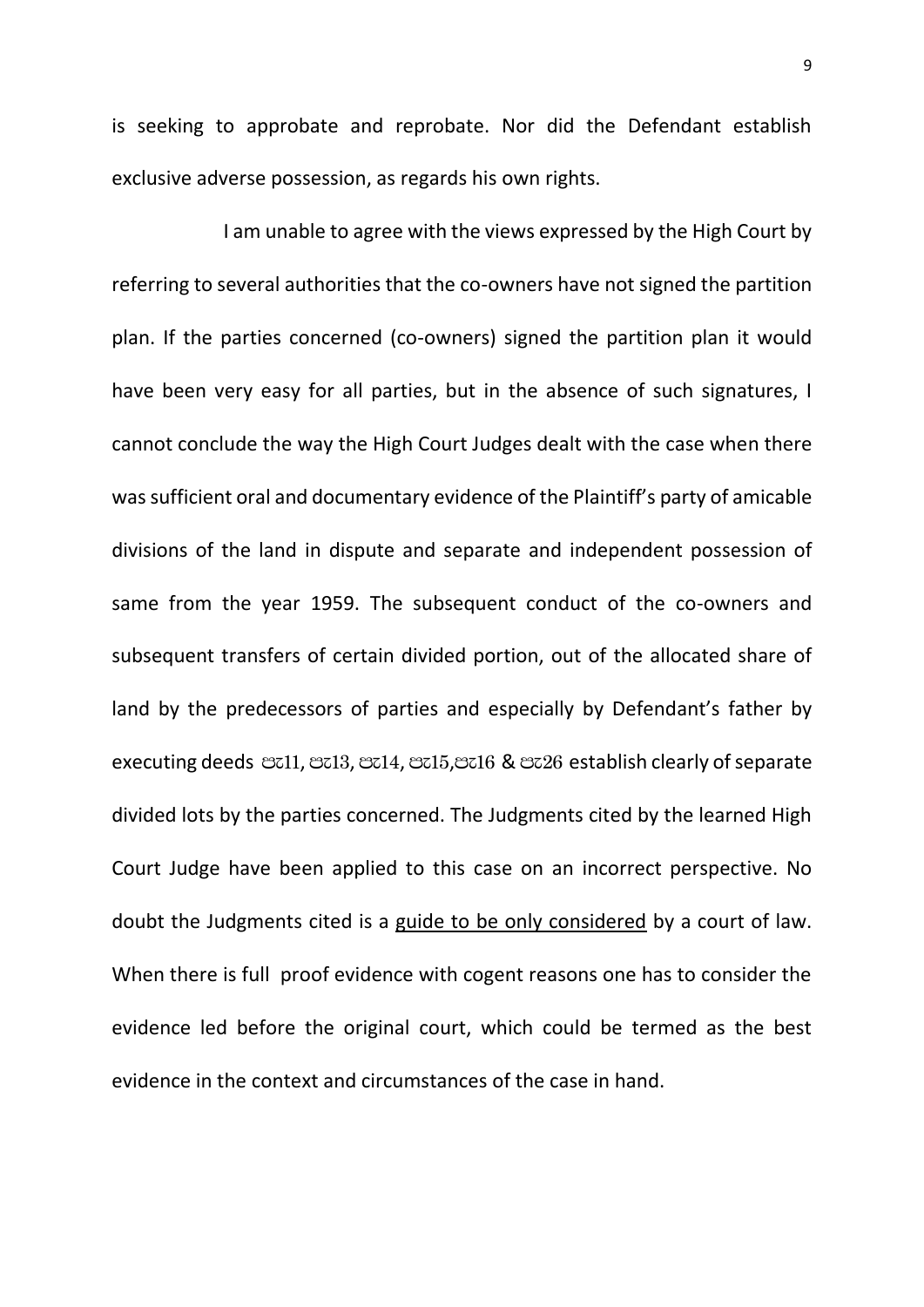I refer to the case at *Dona Cecilia vs. Cecilia Perera and others 1987(1) SLR Pg. 235 (SC)* 

Where a land is divided with the consent of all the co-owners but no cross conveyances are executed in respect of the lots, co-ownership terminates only after undisturbed, uninterrupted and exclusive possession of the divided lots for a period of over ten years

Where a land was divided in the presence of all the co-owners who acquiesced in the division and possessed their divided lots exclusively taking the produce thereof everything points to an intention to partition the land permanently and not just for convenience of possession and although the plan of division was not signed by the co-owners and no cross conveyances were executed, with ten years of such possession the co-owners would acquire prescriptive title to their respective lots. The successor to a co-owner could take on the period of possession of his predecessor in proving his prescriptive title.

The above well considered Judgment could be applicable to the facts of this case. Evidence transpired in the original court establish the fact that there had been an amicable partition between all previous co-owners of the land which consists of about 211 acres, 3 roods and 23 perches. Lot 10 of the said land was allocated to the mother of the Plaintiff who later on gifted same to her son the Plaintiff. Therefore I set aside the Judgment of the High Court. As such I answer the questions of law as 'Yes' in the affirmative.